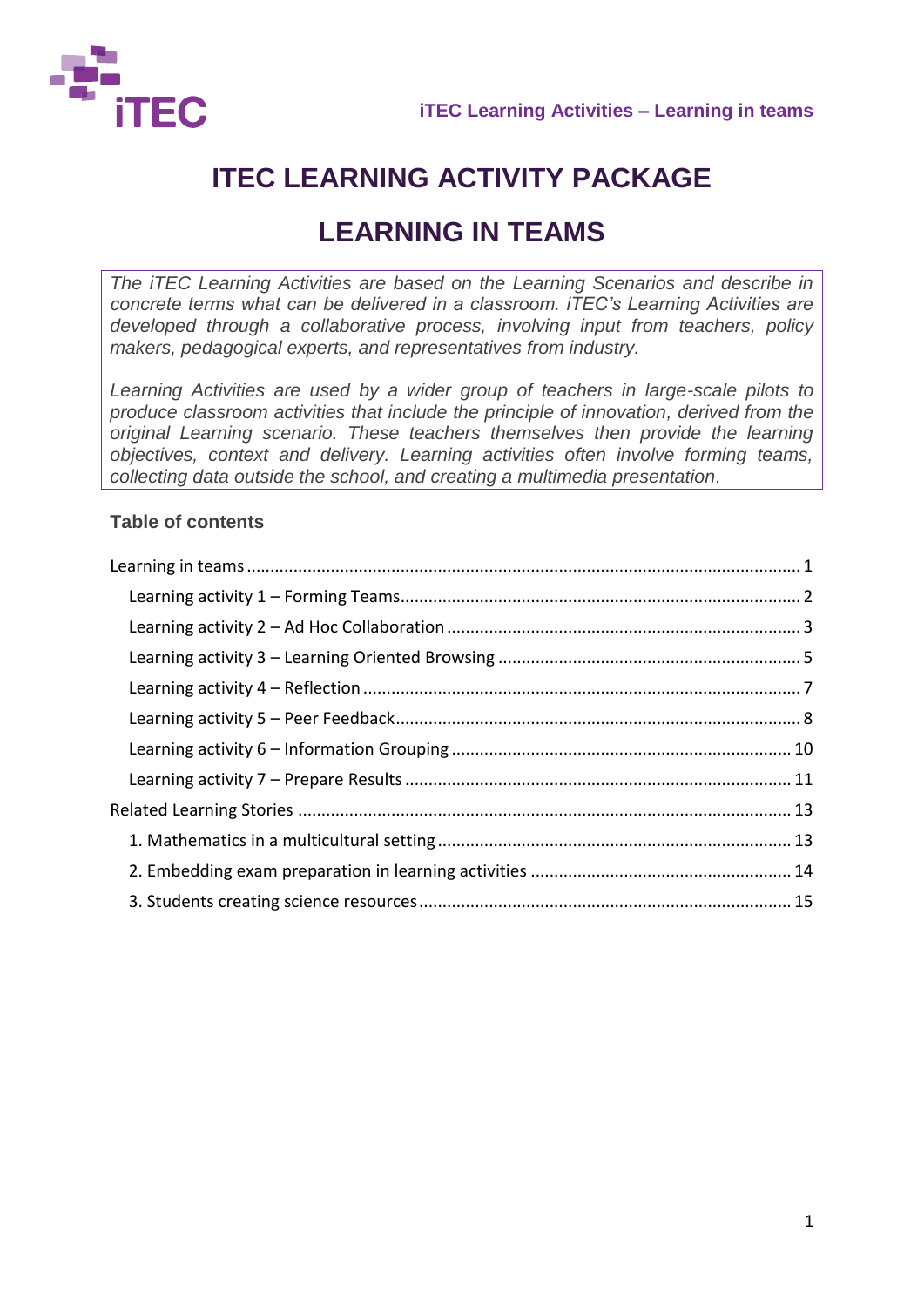

# **Learning activity 1 – Forming Teams**

Divide the students in your class into teams of 4-5 students. Each team works on a separate topic of inquiry that is related to the theme of the course. The students suggest topics they are interested in and are grouped accordingly, taking also into account their differences to create functional heterogeneous teams.

Recommended frequency: once

### **You can look forward to…**

- motivating students by allowing them to study topics they are interested in
- forming heterogeneous teams quickly
- sharing your mental notes about students to substitute teachers

#### **Your students may learn…**

- social skills by working with students other than their friends
- a deeper understanding of their topic of interest
- the basics of other teamwork topics
- how their abilities affect their learning progress

# **Ideas for using technology**

### **Forming Teams**

It is highly recommended to use TeamUp for forming teams that are based on students' topics of interest and overall teamwork dynamics. With TeamUp you receive a visual overview of the team formations.

Alternatively, you may form teams of students using a method of your choice, or use a tool you know. Make sure to record that method, and to explain its benefits.

#### **Teams based on mental notes**

TeamUp allows you to record mental notes by attaching badges to students. Based on these, TeamUp can generate heterogeneous teams. You can decide what each badge means, for example, the 'bumblebee' badge can refer to a student who is easily distracted, hard working, likes to move, or other.

# **Steps**

### **1. Preparation**

• Set up TeamUp by adding names, portraits and mental notes of the students in your class.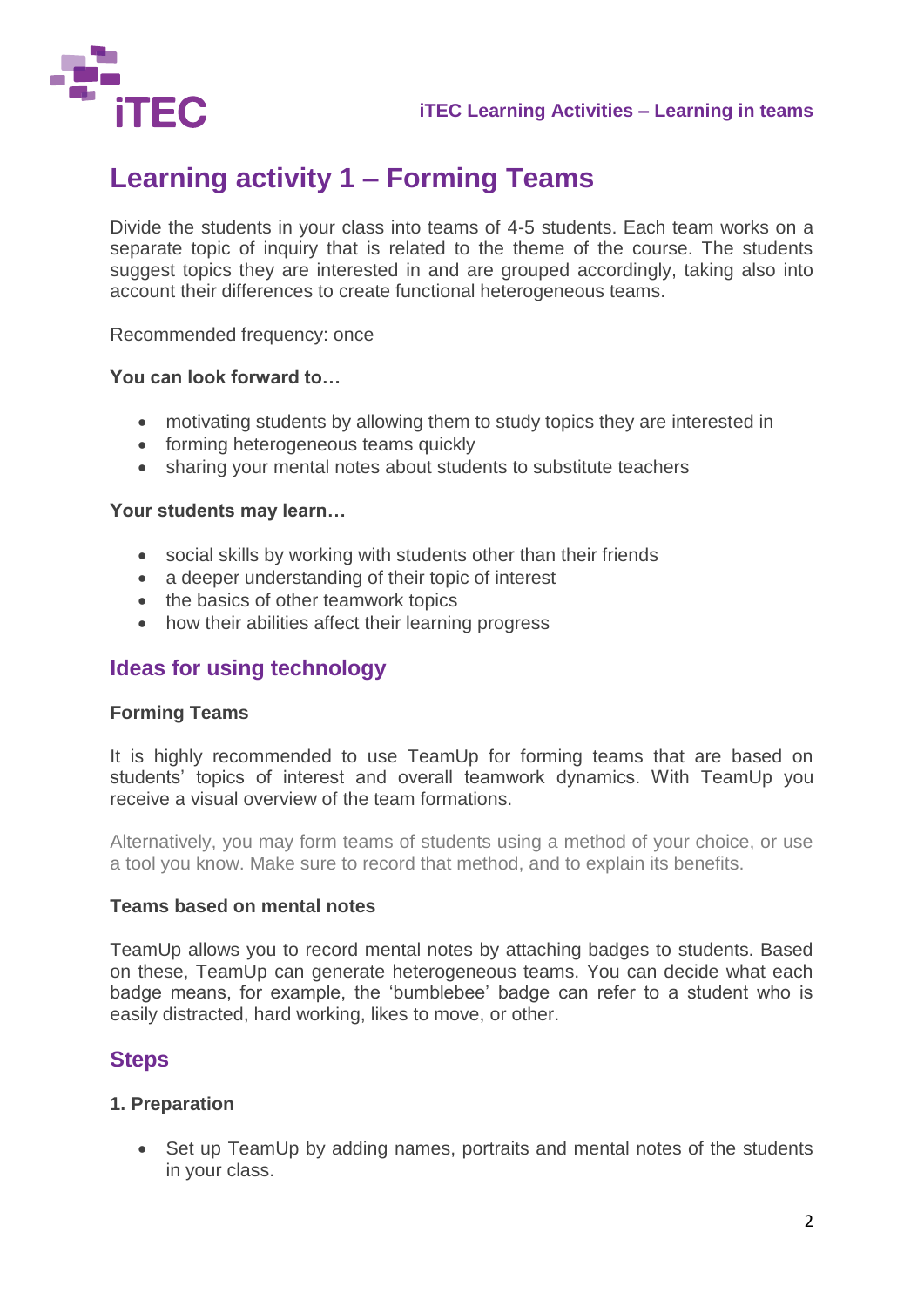

- Remember to also add your students' language skills. See TeamUp tool manual, part 1 'Add and edit students' for more information.
- Decide whether you assess teams or individuals.
- You may print the PDF of student portraits [\(http://teamup.aalto.fi/TeamUp-](http://teamup.aalto.fi/TeamUp-Student-portrait-Illustrations.pdf)[Student-portrait-Illustrations.pdf\)](http://teamup.aalto.fi/TeamUp-Student-portrait-Illustrations.pdf), and take images of the illustrated characters to represent your students in TeamUp.

## **2. Introduction**

- Present the theme of the course as to provide students with basic information, while leaving many questions open.
- Ask students to think about what they would like to study.

## **3. Activity**

- Ask the students to suggest topics for inquiry and collect their suggestions. Rephrase, alter or reject suggestions.
- Let students choose for their favourite topics and create teams to match students with their topic choice.
- Students start teamwork, which usually spans across multiple lessons, probably the entire course.

### **4. Assessment**

- Use your mental notes as a guide in assessing student performance and improvement.
- You may brainstorm assessment criteria with the students, or give a diagnostic test at the beginning of the course to understand what the students already know and what their weaknesses are.

# <span id="page-2-0"></span>**Learning activity 2 – Ad Hoc Collaboration**

Your students collaborate with individual students or teams of students from other iTEC schools. The subject area, age group, language and country may be the same or different than your own. Collaboration is driven by the students, and only guided by the teacher. Ad-hoc and serendipitous collaboration is encouraged. Do not instruct your students to contact students they already know in other schools.

Recommended frequency: at least two times, or continually.

### **You can look forward to…**

- adding a multicultural theme to any subject area
- broadening your cross-curricular understanding
- sharing responsibility with your students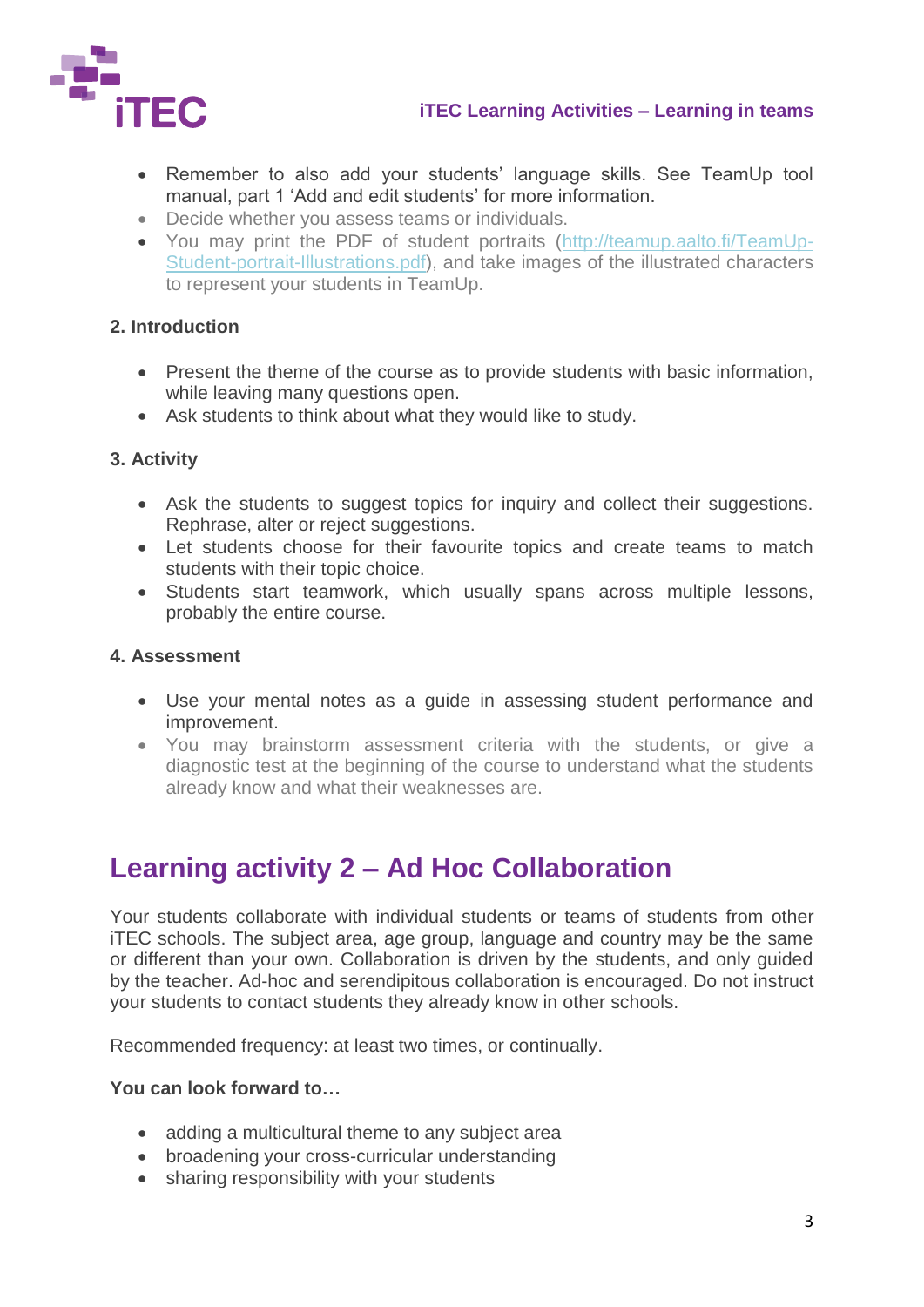

- quiding your students to make meaningful choices
- motivate your students by collaborating with foreign students

#### **Your students may learn…**

- to effectively contact, encounter and collaborate with foreign students
- to collaborate with students outside of their social circle
- about the interconnectedness of different knowledge area

# **Ideas for using technology**

#### **Finding others**

- Students share regular updates of activities through a channel that other iTEC students can see, and follow other students' content. The more interesting the updates, the more collaboration opportunities may emerge. You may consider projecting the live stream onto a wall.
- **Learning in Teams:** each team creates a Twitter account [\(https://twitter.com\)](https://twitter.com/) and use the hashtag #itec2 as the channel.
- **Learning Individually:** students use their existing accounts on Facebook and join the Facebook group 'iTEC Students Collaborate' [\(http://on.fb.me/RbIxkp\)](http://on.fb.me/RbIxkp). If some students do not want to use Facebook, they can use Twitter instead (hashtag #itec2).

#### **Providing resources to receive resources**

With their updates, students should include links to their latest work in their posts, even if that means sharing the same link again, with their updates. Supports students in responding to queries and comments and sharing back if they receive something useful from others.

#### **Moving to another channel**

Once students find a potential collaboration partner, they contact them directly and possibly continue conversations using other channels, such as videoconferencing, Skype, Google+ hangouts, email, etc.

# **Steps**

### **1. Preparation**

- Familiarize yourself with the technologies that you will suggest your students to use.
- Prepare assessment criteria for this activity.
- Ask an active student to demo them to you before facing the entire class.

## **2. Introduction**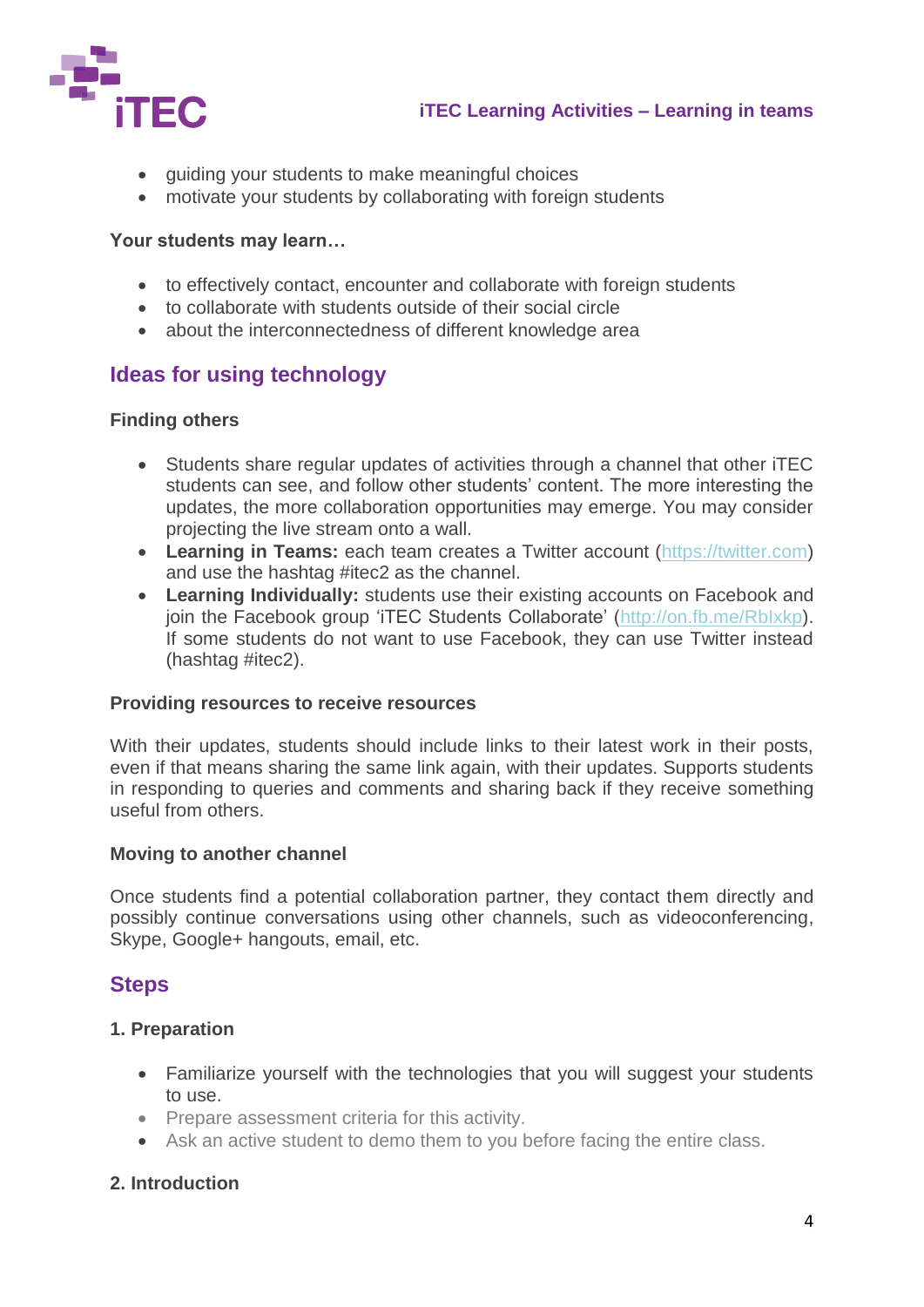

• Introduce the technologies to the entire class, possibly with the help of the student who helped you before.

### **3. Activity**

- Students search for related work, follow others and share resources.
- Students present their work-in-progress several times during the course and deliberate how to present their findings to others.
- Occasionally, videoconferences or online presentations for collaboration are set up. E-mail and discussion tools can also be used.
- Students discuss their experience of participating in the project with students from other classes online.
- Follow the progress and provide guidance when necessary.

## **4. Assessment**

- Assess and grade the students' work independently or together. Your existing assessment criteria can be used as a basis to adapt and modify collaboratively.
- Involve students to develop transparent assessment criteria for the project with you. Revise the assessment criteria collaboratively during the project. Be open to let personal interests shape it.

# <span id="page-4-0"></span>**Learning activity 3 – Learning Oriented Browsing**

Developing 21st century skills includes building the ability to use the internet in a focused way to find relevant information from meaningful sources. In this activity, the students use the internet in a structured way to collect information about a specific topic, and to locate online learning resources that they can be critically used in their inquiry. Recommended frequency: at least two times

### **You can look forward to…**

using the internet in a meaningful learning oriented way

### **Your students may learn…**

- to differentiate trusted from non-trusted source
- use the internet to become more informed about a particular topic
- to organize their bookmarks and navigate through multiple open tabs

# **Ideas for using technology**

**Collecting links**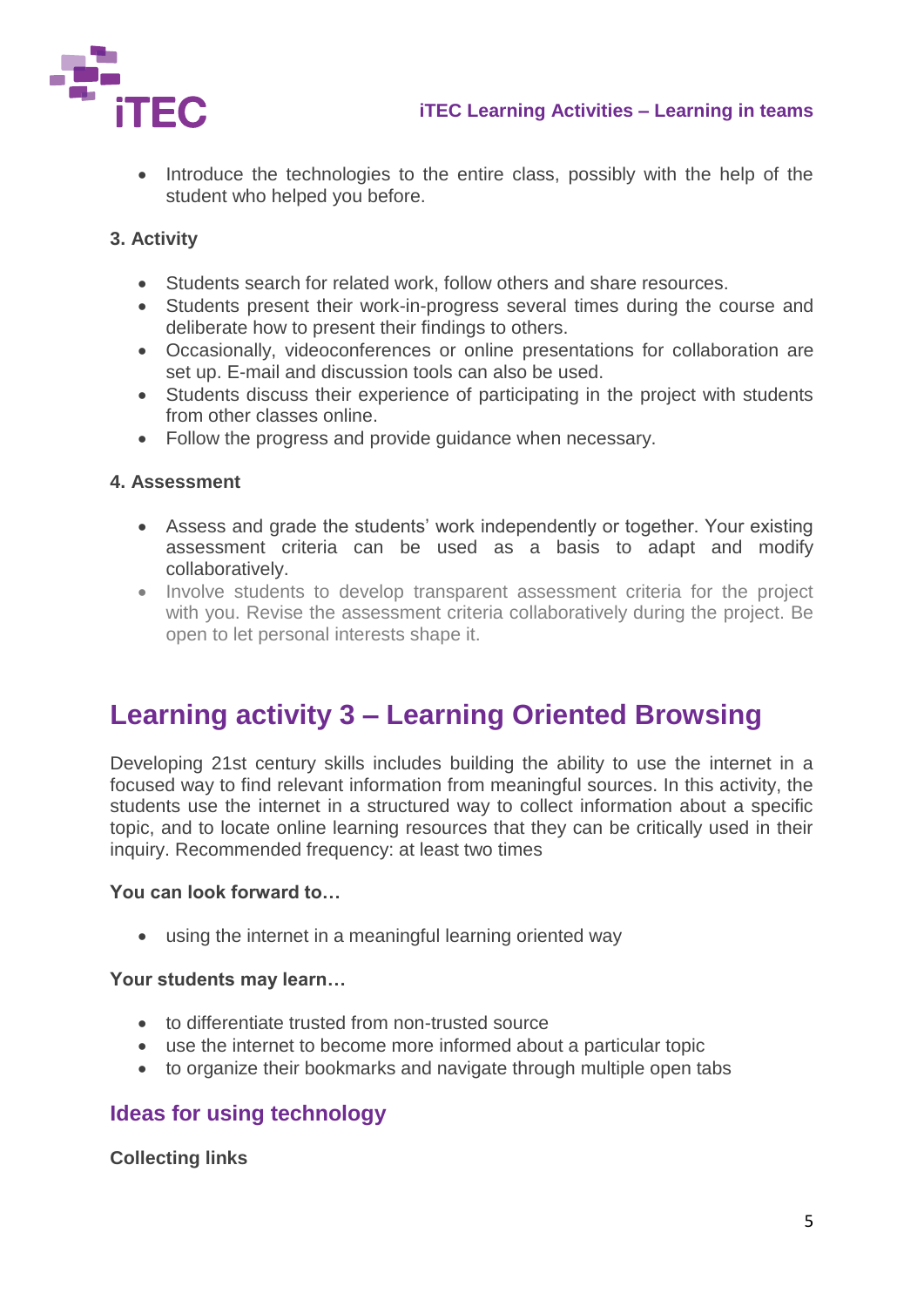

Use social bookmarking tools to collect links, comments and additional information about online resources, and share link collections with others. Pre-pilot teachers recommend Diigo [\(http://www.diigo.com\)](http://www.diigo.com/), where the teacher can create a special educator account to better manage their students. Other suitable services include ThinkBinder, Delicious, and Storify.

# **Steps**

## **1. Preparation**

- Identify example sources to present to students.
- Decide how the browsing session results are used in the project.

## **2. Introduction**

- Discuss situations and modes of using the internet: entertainment or playing games, social or following friends, finding one specific piece of information or learning about a wider topic. Emphasize the need to identify and separate these modes and purposes in school.
- Discuss the students' understanding of a learning resource. Present your example sources. Each student composes a plan of the kind of information they browse for (i.e. scientific research or articles, commonsense explanations, pictures, videos, or animations). What will they do with the found resources?
- Together with the students identify sources (i.e., online repositories, news sites, blogs, video sites, community forums) where to look for information.
- Show Diigo to the students, let them create an account, and show them how to link their Diigo accounts to their Twitter accounts. If you have a Diigo Educator account, you can create accounts for your students as well.

## **3. Activity**

- The students search the internet according to their plan. Whenever you recognize that the students' browsing behavior differs from their intentions, start a discussion about their reasons.
- Students annotate their findings, including how and for what they intend to use a resource.
- For additional browsing cycles, students explain how this cycle will differ from the previous.
- Ask the students to read the comments on online news articles and blog entries, and to explain the purpose of each commenter in their annotations.

## **4. Assessment**

 Evaluate the appropriateness of the sources that the students identified as relevant.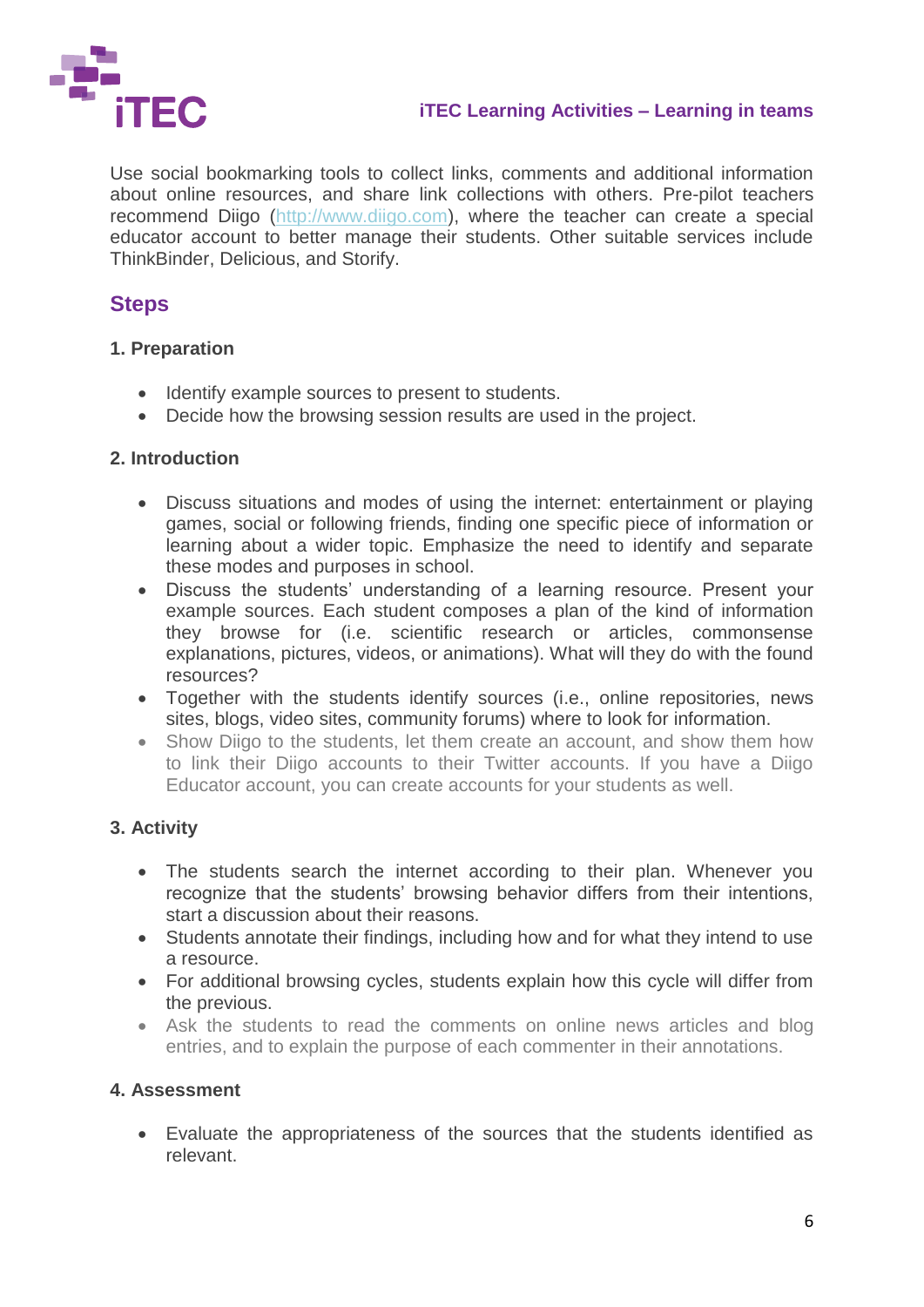

 Review the quality of annotations, and pay special attention to their qualitative and quantitative fluxes throughout the pilot

# <span id="page-6-0"></span>**Learning activity 4 – Reflection**

Your students record, post and share periodic short updates about their work progress, perceived challenges, and future plans so you and other students can follow their progress. Recording short audio or video updates of their learning experience allows students to practice presentation and speaking skills, reflection, and planning. The recordings help them to quickly resume working in upcoming sessions. You can follow all student activities by investing a small amount of time after each reflection activity.

Recommended frequency: after each day of activity

### **You can look forward to…**

• reviewing team progress quickly and comfortably

#### **Your students may learn…**

- to reflect on their work, and to provide and receive criticism
- a deeper understanding of a study topic
- a basic understanding of the study topics of others
- to summarize, communicate and plan their work in progress
- speaking and presentation skills

# **Ideas for using technology**

#### **Recording 1 minute updates**

- **Learning in Teams:** TeamUp supports audio updates with images, and limits the recording time to 60 seconds.
- **Learning Individually:** The students can record updates using their mobile phones or other audio or video recording software and to share their recordings through a shared network folder or via email with you and the entire class. VoiceThread, AudioBoo, YouTube, and other services may be used.

## **Steps**

**1. Preperation**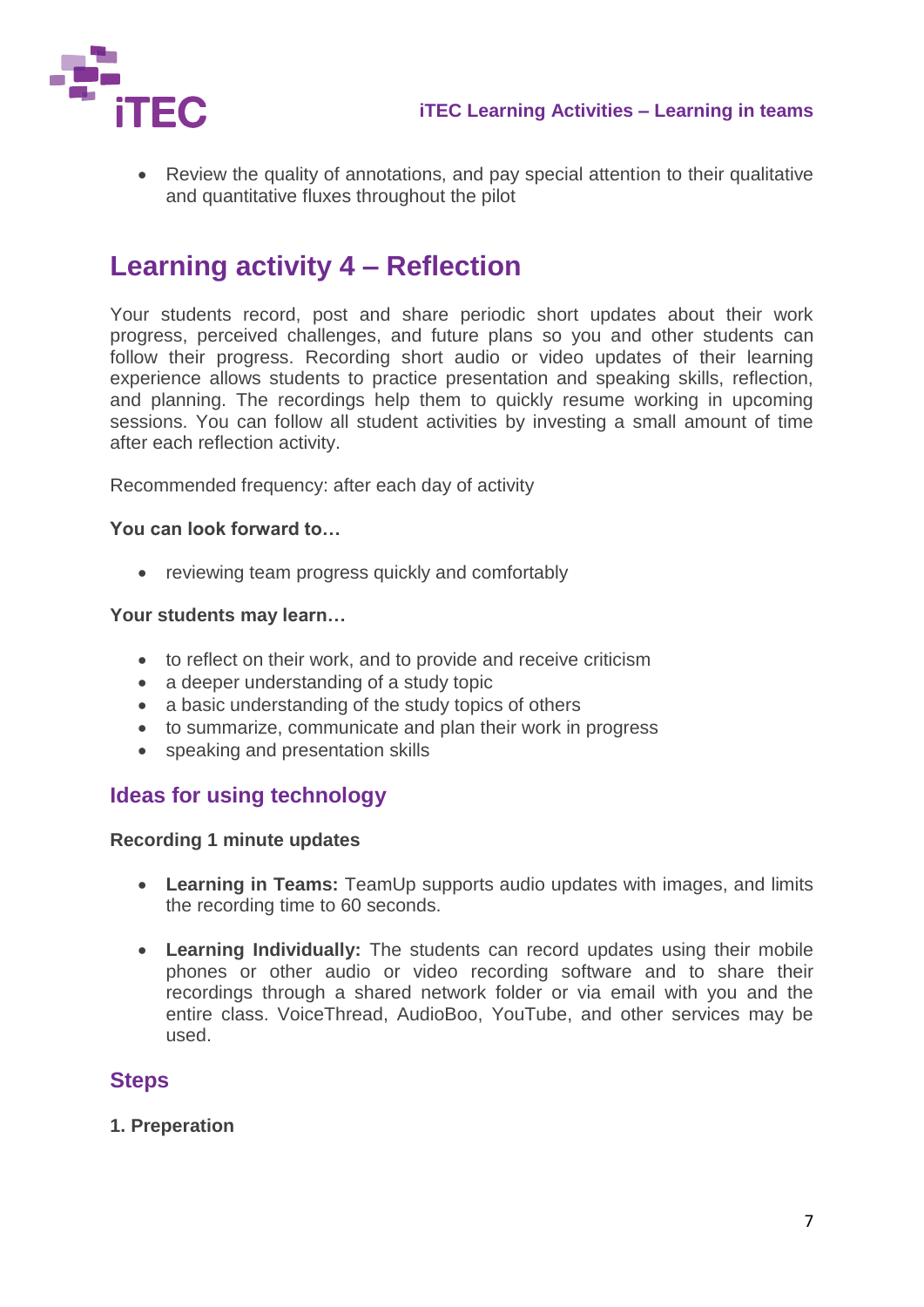

 Decide how many updates you require students to share with you and the rest of the class, and when you would like them to be created.

## **2. Introduction**

- Instruct students to record updates in the form of a newsflash, using the tone of a television or radio news reporter.
- Let them know that each recording can only be 1 minute long.
- Let them know that the in TeamUp updates are shared with the whole class. When using other tools, make sure your students understand how to share updates with classmates and the teacher.
- The updates may also be shared with collaboration partners in other schools.

## **3. Activity**

- Remind the students to post updates of their most recent activities, and to follow others regularly. Make sure that this is happening.
- Start each lesson by asking the students to listen to their previous updates.
- Follow the students' progress by checking their audio updates. Intervene to support them when necessary.
- At the end of the project, students record an update summarizing all activities, explaining future steps, and mentioning problems that they overcame.

### **4. Assessment**

- Use the daily updates to gauge the levels of participation and depth of inquiry.
- The students' reflection recordings may be used as part of the assessment. For example by comparing your notes with the recordings, to see how deeply the teams engaged with a topic.

# <span id="page-7-0"></span>**Learning activity 5 – Peer Feedback**

Good quality peer feedback is a merit to the student providing the feedback, as well as those receiving it. Students view each others' work and provide feedback, praise, and criticism. Peer feedback can be used for project outcomes, or as an iterative activity during the pilot.

Recommended frequency: at least two times

### **You can look forward to…**

- simplifying your assessment tasks
- recognizing needs for added guidance

#### **Your students may learn…**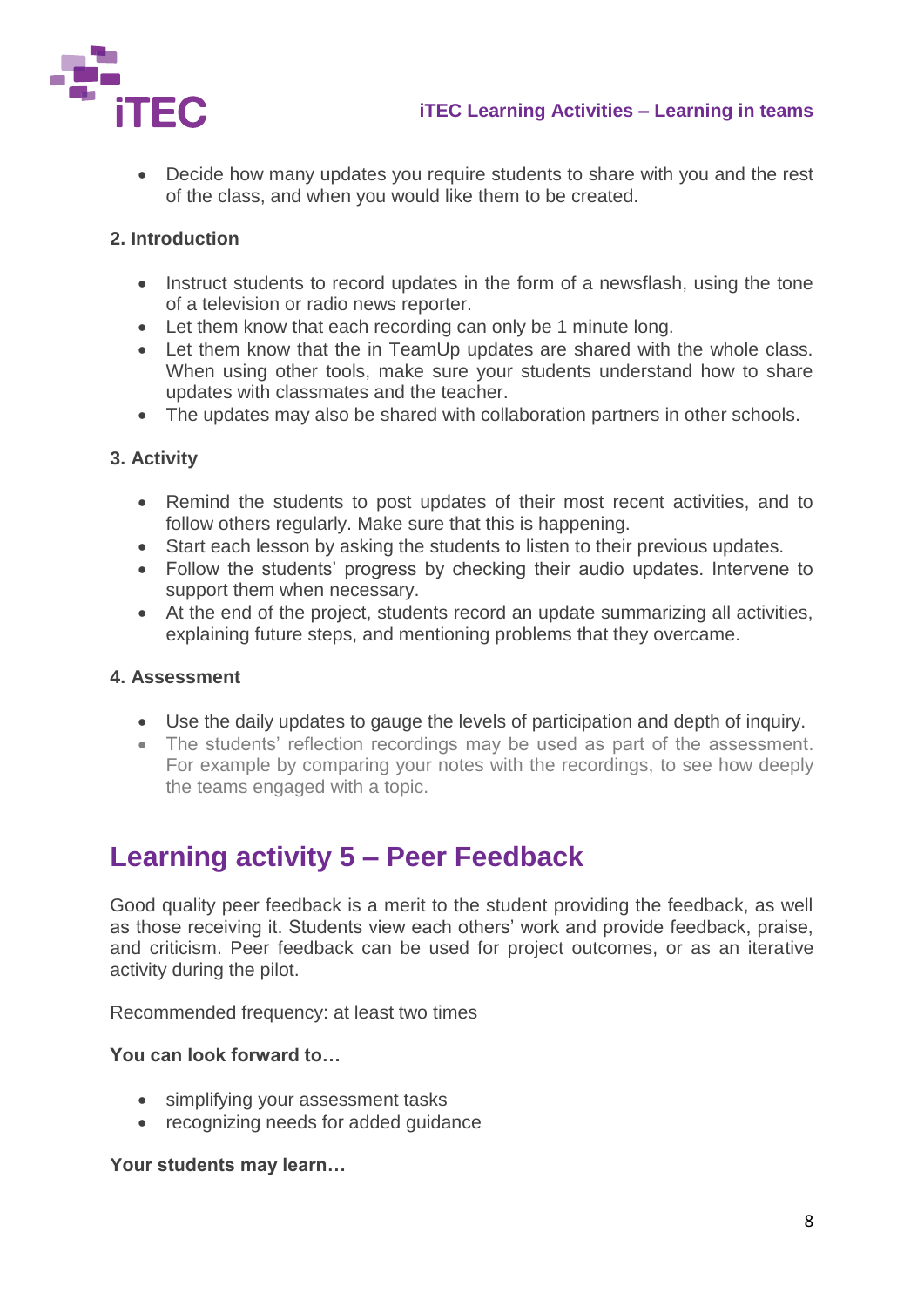

- to accept criticism from others and value audience feedback
- to provide constructive criticism
- to productively use criticism to review their own work and identify opportunities for improvement
- to reflect on work in progress

## **Ideas for using technology**

#### **Feedback discussions**

Students can share results or updates using any publishing tool that allows commenting. Online blogs, Twitter, Facebook, TeamUp, wikis or Google documents can be used for text based reports and comments.

Images can be uploaded to Flickr or Picasa to create slideshows that summarise the work. This can be rewarding for students, especially if you ask your students to comment on the works of their immediate peers and students of other classes.

# **Steps**

### **1. Preparation**

- Decide the activities and channels that could be used for peer feedback.
- Collect or generate examples of constructive and non-constructive peer feedback.

### **2. Introduction**

- Explain the meaning of peer feedback, including the need for critical but constructive comments. Present your collected examples of constructive and non-constructive peer feedback.
- Ask all students to view the projects of others, and to note what they find interesting, excellent, poor, or otherwise noteworthy during the pilot.
- You may ask students to save screenshots of their comments or links to the pages they commented on.

### **3. Activity**

- Ask the students to view presentations or projects of other students and comment on them. The students prepare constructive feedback, and present it to the recipients or the entire class using a suitable method.
- Ask students to also acknowledge comments others left on their project outcome and documentation, and to draw ideas for further development from them.
- Avoid misunderstandings by moderating the activity.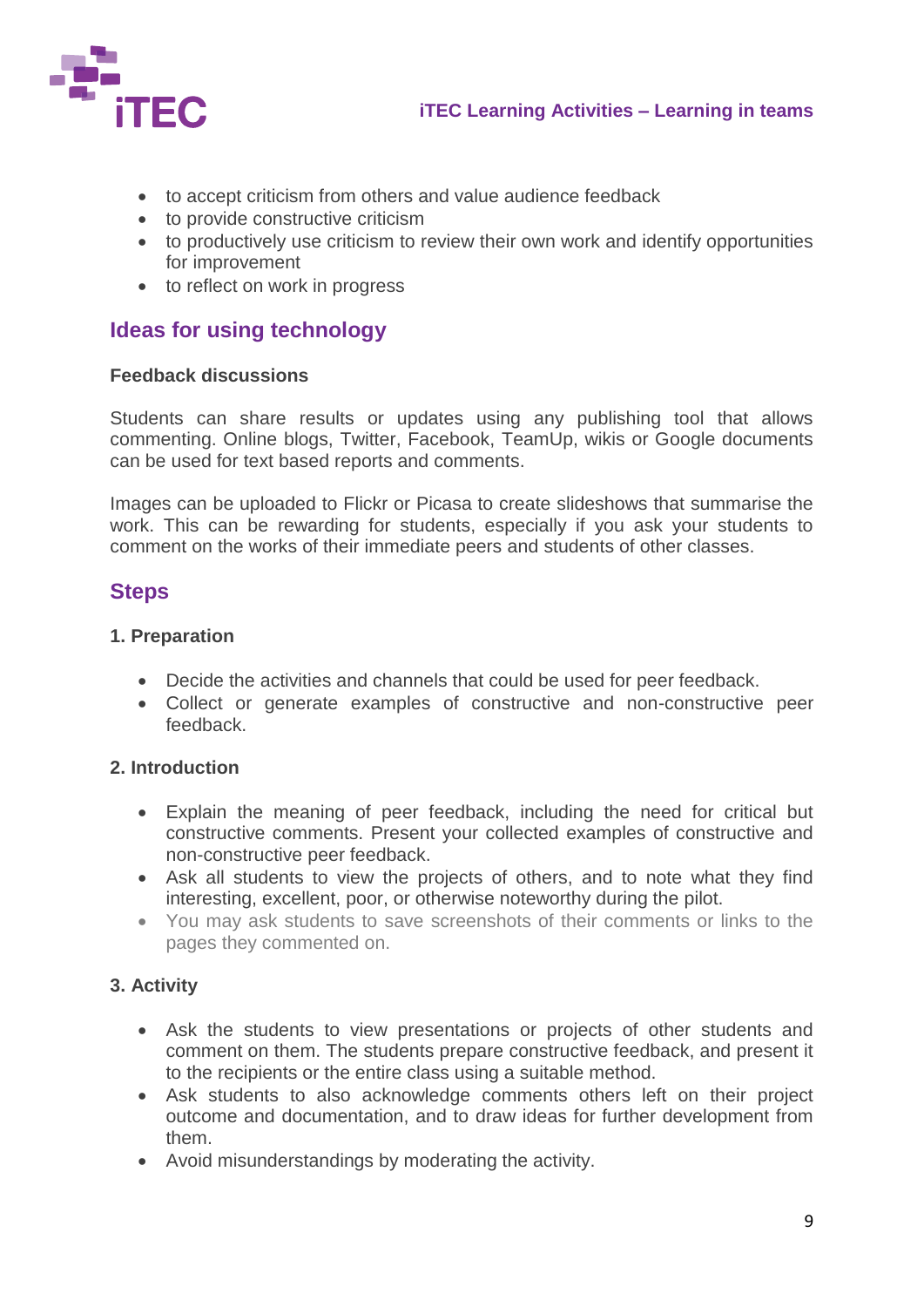

#### **4. Assessment**

• Peer feedback can be used in assessing the performance of those who provided and those who received the feedback, for example by discussing the students' motivation to take the feedback of others into consideration, or their ability to formulate constructive feedback.

# <span id="page-9-0"></span>**Learning activity 6 – Information Grouping**

Students write their findings, the information and the data they collected on pieces of paper and post-it notes, and visually group them. This is a professional method used to analyze collected information and data, and to identify relationships between findings.

Recommended frequency: at least two times

#### **You can look forward to…**

- professionally analyze information together with students
- recognizing relationships between findings
- hands-on active and visual engagement with information and data collected
- progressive data analysis

#### **Your students may learn…**

- to professionally analyze information collaboratively
- more in-depth understanding about their topic
- to recognize the most important points from a large amount of information
- to recognize relationships between findings
- to utilise conversation to make sense of data

# **Ideas for using technology**

#### **Low-tech and high-tech**

Work with paper, post-it notes, scissors and pens as a tactile grouping method. Use of digital tools means losing the advantages of tactile manipulation, but if the grouping activity spans across several classrooms, you may consider using mind mapping, note gathering, and other collaborative online tools.

# **Steps**

**1. Preparation**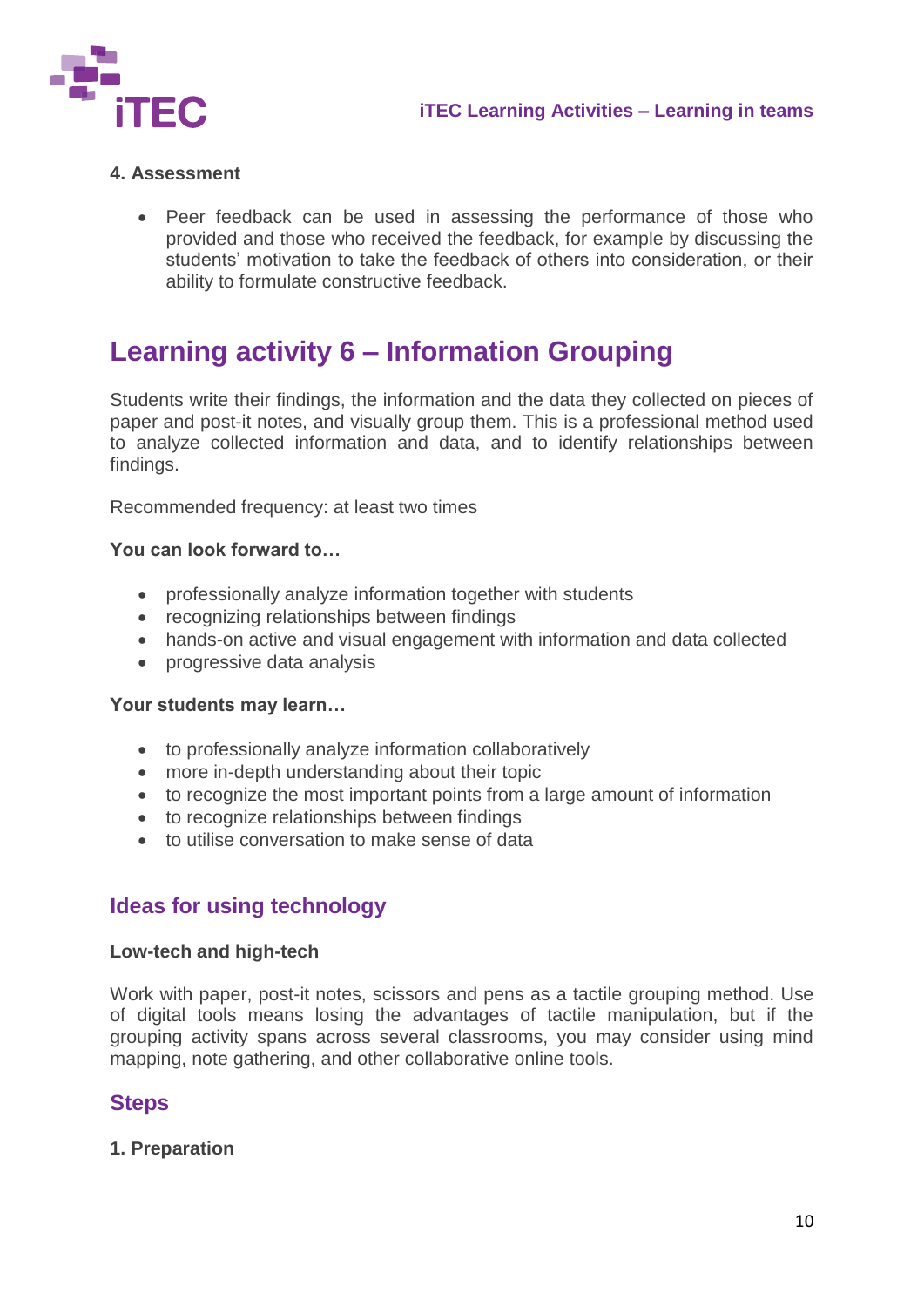

- Make sure that everyone collected the data or information they set out to find.
- Arrange the equipment: Prepare pens, paper, post-it notes, tape, scissors and glue.
- Plan the space: Arrange for walls or large papers for students to group and stick their paper notes on.

### **2. Introduction**

- Have a pedagogically meaningful conversation with the students about the data they collected: What did they collect, and how is the information meaningful for their project?
- For easy access, ask the students to move all of their information and data into one location, or to identify all sources.

### **3. Activity**

- View and discuss the data with the students.
- Students write all information and data in the form of headlines or short sentences or figures on post-it notes or small pieces of paper, and group their notes.
- Remind the students to visually present relationships between the notes when grouping the data, for example, by drawing lines between information, placing notes hierarchically, or other spatial arrangements.
- Students write titles for the created groups, and document emerging project ideas.

#### **4. Assessment**

- View and discuss the spatial arrangements with the students.
- Comment on improvements.
- **Learning in Teams:** Ask the students to grade their teammates' contributions. You may use the student grades as help for forming your own assessment.

# <span id="page-10-0"></span>**Learning activity 7 – Prepare Results**

Students document their overall learning outcome, summarise the comments and explain possible future steps, in an audiovisual or other multimedia piece. Students share their work with others to transfer their learning, to communicate the background of their project, to let others know about the possibility to remix their work, and to receive feedback for improvement. This includes work in progress and final outcome.

Recommended frequency: at least two times

#### **You can look forward to…**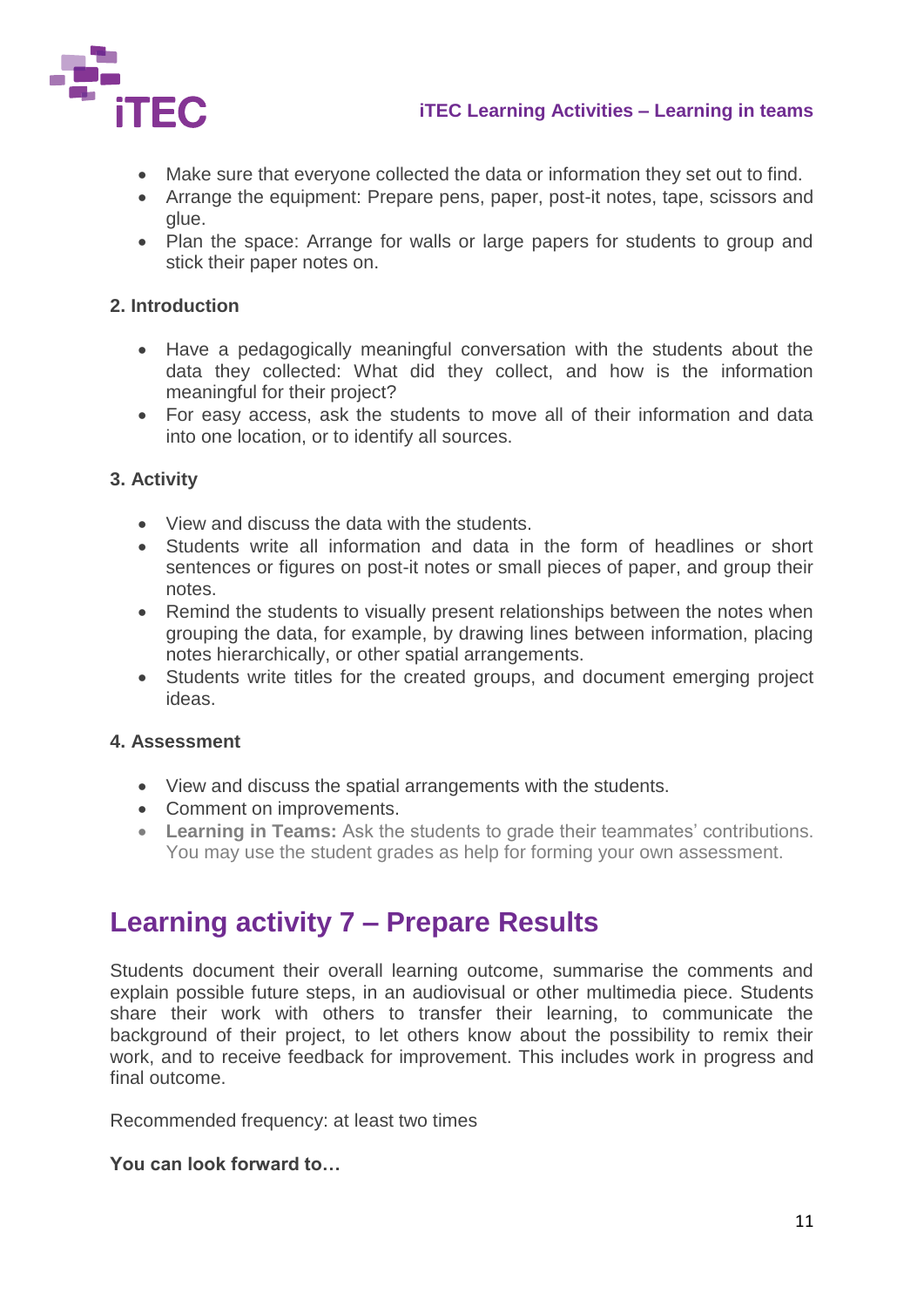

- students stepping into the role of experts
- feedback and reflection sessions between people using the student work as reference
- learning about well performed activities and activities students need to practice more
- illustrating school learning activities to colleagues and parents
- receiving material to inspire future courses and your colleagues

#### **Your students may learn…**

- multimedia editing skills
- collaboration on a project
- to prioritize aspects of information
- to document, communicate and summarize learning process, results and the importance of a topic to others
- about the projects, data, and topics others have been working on

## **Ideas for using technology**

#### **Using 1 minute updates**

The recorded audio updates can present the basics of a result, and can support the creation of more elaborate communication material. See activity 'Reflection'.

#### **Additional recordings**

Technologies such as digital video cameras and audio recording devices can be used to create videos that are rewarding to look at after the project.

## **Steps**

#### **1. Preparation**

Prepare a presentation of the benefits and drawbacks of different media.

#### **2. Introduction**

- Ask the students to create a presentation that documents their learning process and results using a diverse range of media.
- Speak with the students about the production process, planned steps, and requirements.
- Students choose a purpose, an audience, and a medium for their presentation.
- Provide sharing platform options, or ask students to help you choose one.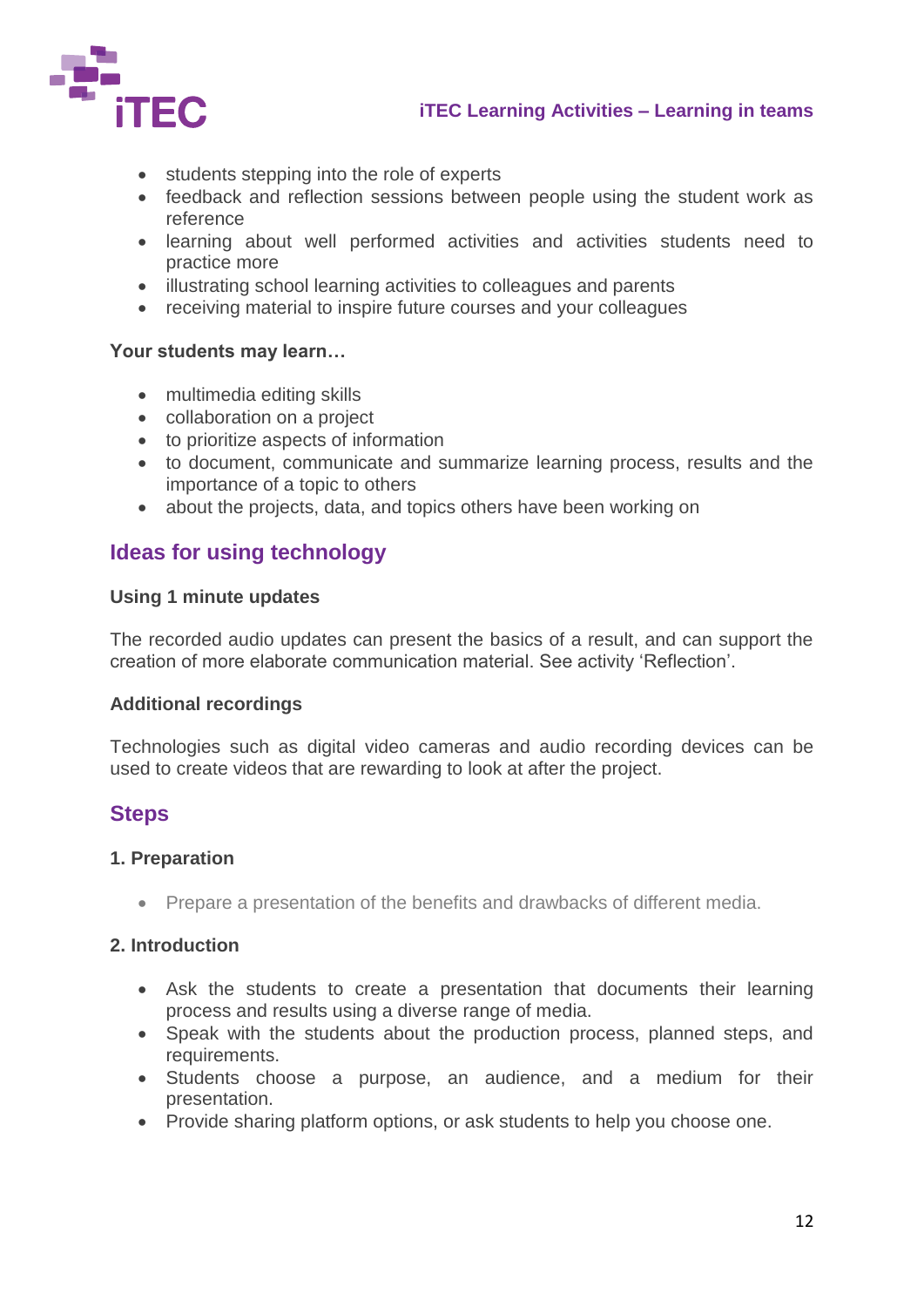

 Present the benefits and drawbacks of different media to students, and discuss speech and performance techniques, as well as ways of convincing an audience.

## **3. Activity**

- Students create storyboards to visualise the narrative of the media presentation, and decide which collected files, such as photos, video clips, voice recordings of interviews, geotags, or animations to use to represent their conclusions in a meaningful way.
- Students create and design the presentations, and edit their data to fit the storyboard narrative.
- Students collect missing multimedia elements and information.
- Guide students in planning and rehearsing their presentations.
- **Examples:** 
	- o Students with geo-tagged information can create a map visualization.
	- o Use resources for exam preparation, publish best resources and share them with others.

#### **4. Assessment**

- Review all presentations. Compare everyone's progress updates with their presentations to see if all important steps are included in the presentation (see activity 'Reflection').
- Student work can be used for open feedback and reflection sessions.
- The assessment may be co-developed with students.

# <span id="page-12-0"></span>**RELATED LEARNING STORIES**

These Learning Stories exemplify the two Packages of Learning Activities described above. Choose one of the Learning Stories for your pilot. Remember, they are merely inspirational material, not a recipe. For example, either of the Learning stories may be performed in form of either package 1 'Learning in Teams' or package 2 'Learning Individually'.

# <span id="page-12-1"></span>**1. Mathematics in a multicultural setting**

I am a teacher in Spain, and the first language of many of my students is not Spanish. These additional-language students form teams (see activity 1), and begin their math course by starting a wiki, in which they enter explanations of math concepts they are familiar with in their native language. They link these language versions to those entries that discuss the same concepts in another language that were created by other classes and students, and add a list of new concepts that are expected to be handled during the course.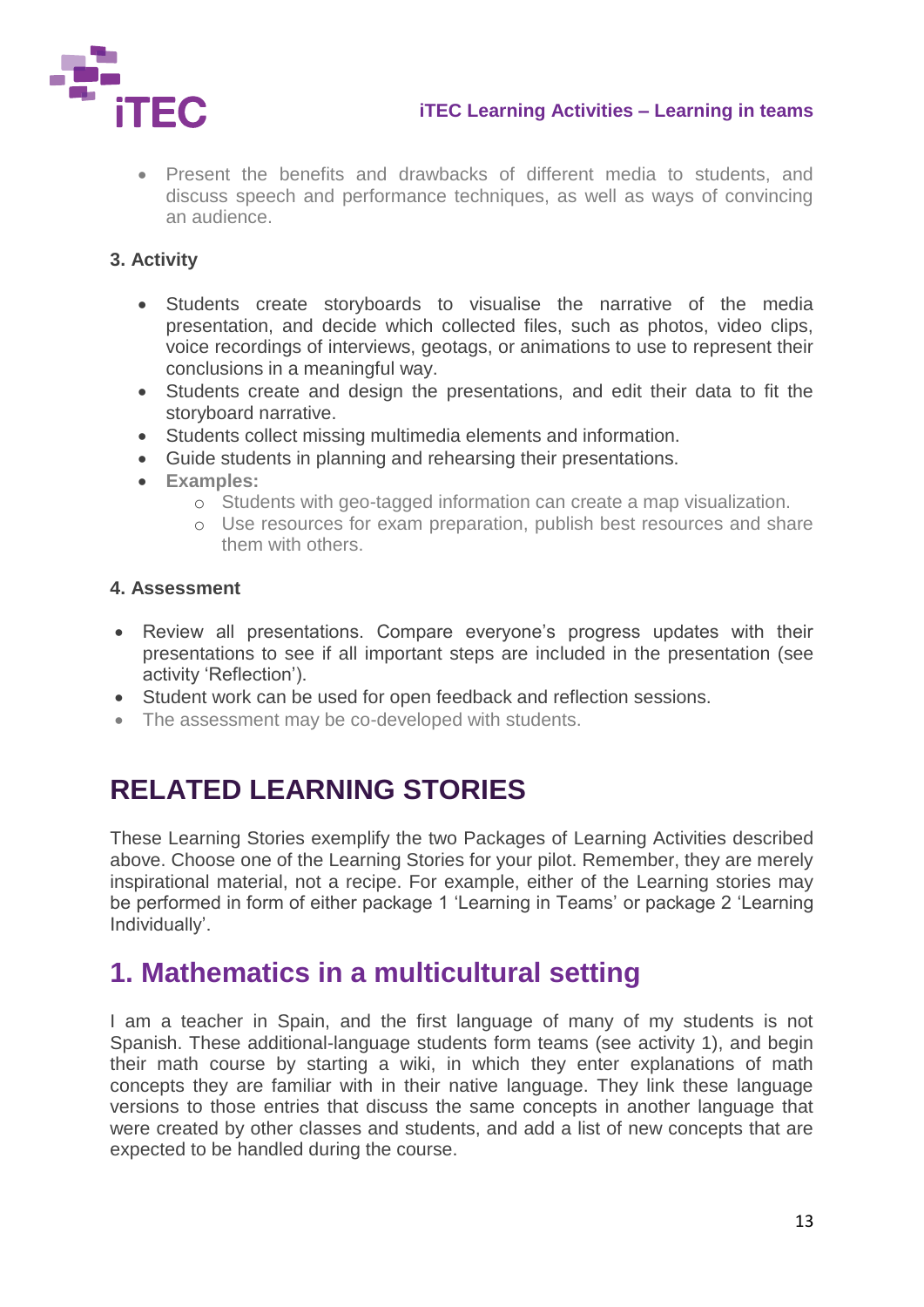

The students continue by gathering guides, videos, exercises and other resources online that relate to the topics they need to learn about (see activity 3). They find these online resources in their native language, and link them together in a single repository by using Diigo (or other social bookmarking services). I support the data gathering by preparing the students, giving them starting pointers, as well as following the Diigo group and their regular audio updates (see activity 4). They post the links to the wiki as well.

The students prepare short presentations, which include a Q&A session. They present their results to other students in Spanish and receive feedback. I am supporting the communication and sort out misunderstandings (see activity 5).

Then, the additional-language students use the iTEC collaboration environment (see activity 2) to find other math students (either native speakers or speakers of a different foreign language) and invite them to a virtual team. Together, they reflect on their understanding of the concepts by grouping their information visually (see activity 6), and try to use math as the common language in making sure they all understand everything correctly.

The additional-language students find a classroom from their native country, and ask students there to look at their math questions and give feedback (see activity 2 and 5). They create math questions to test their understanding. When possible, the questions are based on concrete situations, such as information from their own classroom, numerical facts from their home countries, etc. Finally, the results of each team are shared with others in the class. (see activity 7).

# <span id="page-13-0"></span>**2. Embedding exam preparation in learning activities**

After each lecture, it is my students' homework to create resources based on the topics discussed in class. I instruct the students on the types of resources that are most appropriate for each topic. These may include:

- exam questions (using an online questionnaire tool)
- crossword puzzles
- audio podcasts
- videos
- mind maps (Mindmeister, Bubbl.us, etc.)
- collaborative wiki notes (Wikispaces, Etherpad, etc.)
- and more

These resources are stored in online services that are most suitable, and linked to from our course home page. The resources are available to students from several classrooms in various cities. All students try and test resources made by others, give feedback in form of suggestions, and vote for the best resources (see activity 5).